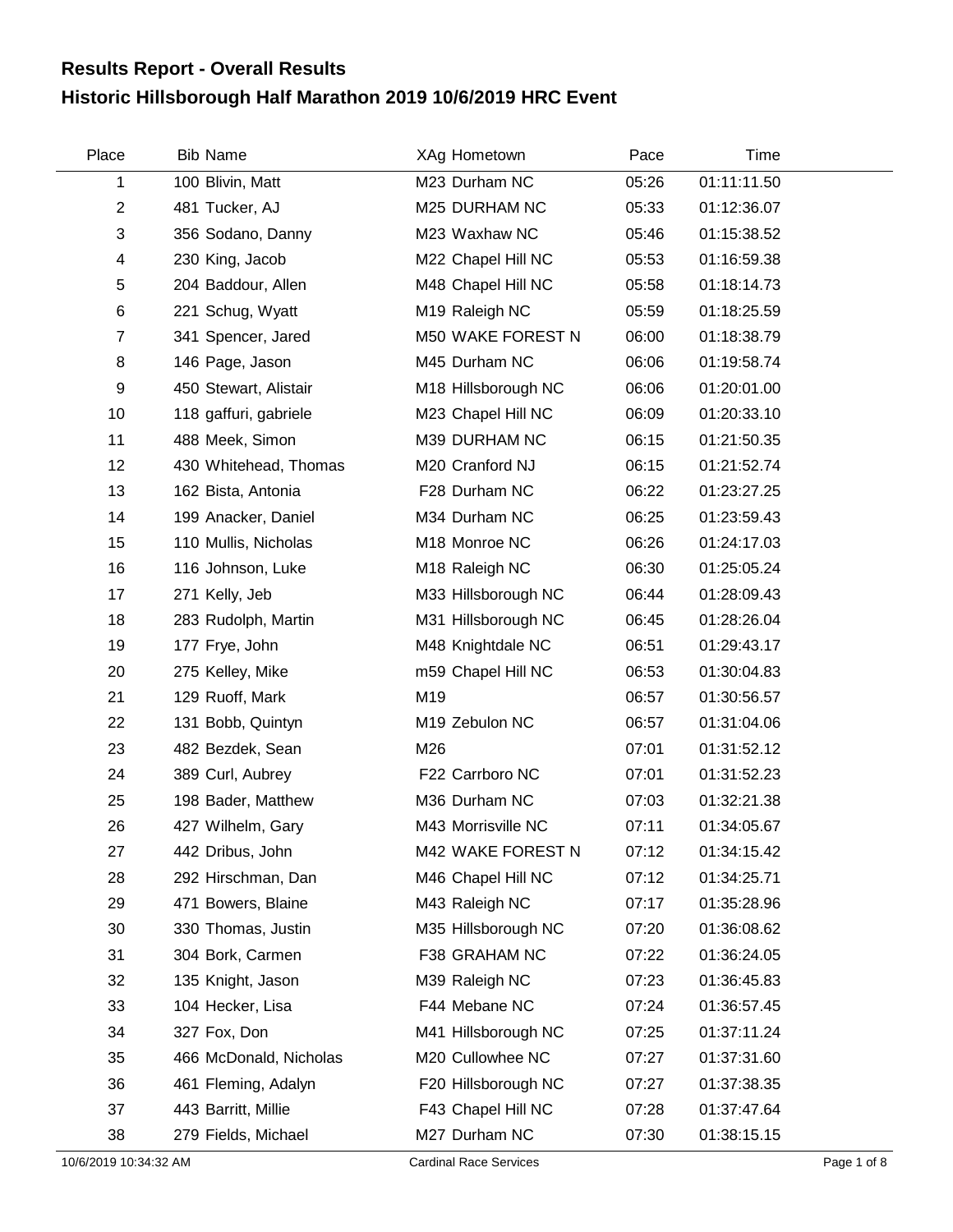| Place | <b>Bib Name</b>           | XAg Hometown         | Pace  | Time        |  |
|-------|---------------------------|----------------------|-------|-------------|--|
| 39    | 432 Christopher, Charles  | M45 Holly Springs NC | 07:32 | 01:38:36.79 |  |
| 40    | 472 Cameron, Christopher  | M36 Durham NC        | 07:33 | 01:38:48.03 |  |
| 41    | 447 Lamberson, Laura      | F46 Hillsborough NC  | 07:34 | 01:39:05.13 |  |
| 42    | 205 Latimer-Dennis, Micah | M28 Durham NC        | 07:34 | 01:39:05.99 |  |
| 43    | 201 Gerdts, James         | M47 Raleigh NC       | 07:34 | 01:39:09.51 |  |
| 44    | 258 Twibell, Graham       | M31 Baltimore MD     | 07:35 | 01:39:26.36 |  |
| 45    | 458 Schlaseman, Steven    | M29 Durham NC        | 07:38 | 01:40:04.75 |  |
| 46    | 163 Zarzar, Liz           | F20 Hillsborough NC  | 07:41 | 01:40:36.23 |  |
| 47    | 159 Milla, Hazel          | F20 Chapel Hill NC   | 07:41 | 01:40:38.88 |  |
| 48    | 465 Pavey, Christine      | F28 Timberlake NC    | 07:42 | 01:40:52.44 |  |
| 49    | 284 Legg, Erik            | M56 Hillsborough NC  | 07:43 | 01:41:06.82 |  |
| 50    | 494 Hawkins, Jason        | M47 Hillsborough NC  | 07:46 | 01:41:38.61 |  |
| 51    | 264 Kennedy, Jackson      | M18 DURHAM NC        | 07:46 | 01:41:45.56 |  |
| 52    | 216 Killeen, Breana       | F34                  | 07:46 | 01:41:50.27 |  |
| 53    | 169 Milla, Gabriel        | M46 Chapel Hill NC   | 07:47 | 01:41:57.25 |  |
| 54    | 303 Andre, Ulf            | M52 Hillsborough NC  | 07:48 | 01:42:09.75 |  |
| 55    | 224 Montaigne, Matthew    | M37 Raleigh NC       | 07:49 | 01:42:18.97 |  |
| 56    | 359 Bonakdar, Romin       | M32 Chapel Hill NC   | 07:49 | 01:42:25.17 |  |
| 57    | 235 Berkman, Amy          | F34 DURHAM NC        | 07:49 | 01:42:25.34 |  |
| 58    | 347 Kutina, Erik          | M44 Raleigh NC       | 07:49 | 01:42:30.09 |  |
| 59    | 132 Barr, Margaret        | F44 Hillsborough NC  | 07:50 | 01:42:37.07 |  |
| 60    | 372 Amon, Ayla            | F31 Greensboro NC    | 07:50 | 01:42:38.80 |  |
| 61    | 495 Caldwell, Ethan       | M45 Hillsborough NC  | 07:51 | 01:42:44.41 |  |
| 62    | 194 Kruse, Lauren         | F41 Hillsborough NC  | 07:51 | 01:42:47.78 |  |
| 63    | 282 Simmons, Joseph       | M33 charlotte NC     | 07:51 | 01:42:56.63 |  |
| 64    | 144 Redwood, Neville      | M40 Durham NC        | 07:52 | 01:42:59.58 |  |
| 65    | 108 Lim, Hern             | M18 Raleigh NC       | 07:52 | 01:43:08.27 |  |
| 66    | 192 Gerkensmeyer, Ole     | M46 Durham NC        | 07:54 | 01:43:30.33 |  |
| 67    | 117 Adams, Mark           | M45 Chapel Hill NC   | 07:55 | 01:43:36.47 |  |
| 68    | 287 Prince, Steven        | M44 DURHAM NC        | 07:55 | 01:43:40.16 |  |
| 69    | 280 Schmidt, Blaine       | m52 Chapel Hill NC   | 07:56 | 01:43:56.71 |  |
| 70    | 317 Tosczak, Mark         | M48 Elon NC          | 07:57 | 01:44:05.35 |  |
| 71    | 423 Tully, Jonathan       | M36 Hillsborough NC  | 07:58 | 01:44:18.56 |  |
| 72    | 469 Velarde, Luis         | M27 CARY NC          | 07:59 | 01:44:37.65 |  |
| 73    | 351 Martinson, Christina  | F40 Durham NC        | 08:01 | 01:45:07.11 |  |
| 74    | 151 BARRITT, SID          | M45 Chapel Hill NC   | 08:03 | 01:45:21.45 |  |
| 75    | 158 OConnell, Thomas      | M56 Chapel Hill NC   | 08:03 | 01:45:22.54 |  |
| 76    | 138 Davis, Blake          | M22 Chapel Hill NC   | 08:03 | 01:45:31.85 |  |
| 77    | 321 Austin, Monica        | F27 Durham NC        | 08:03 | 01:45:33.79 |  |
| 78    | 247 Hatstat, Katie        | F25 DURHAM NC        | 08:06 | 01:46:01.72 |  |
| 79    | 436 Hill, Kyle            | M20 Jacksonville NC  | 08:06 | 01:46:09.69 |  |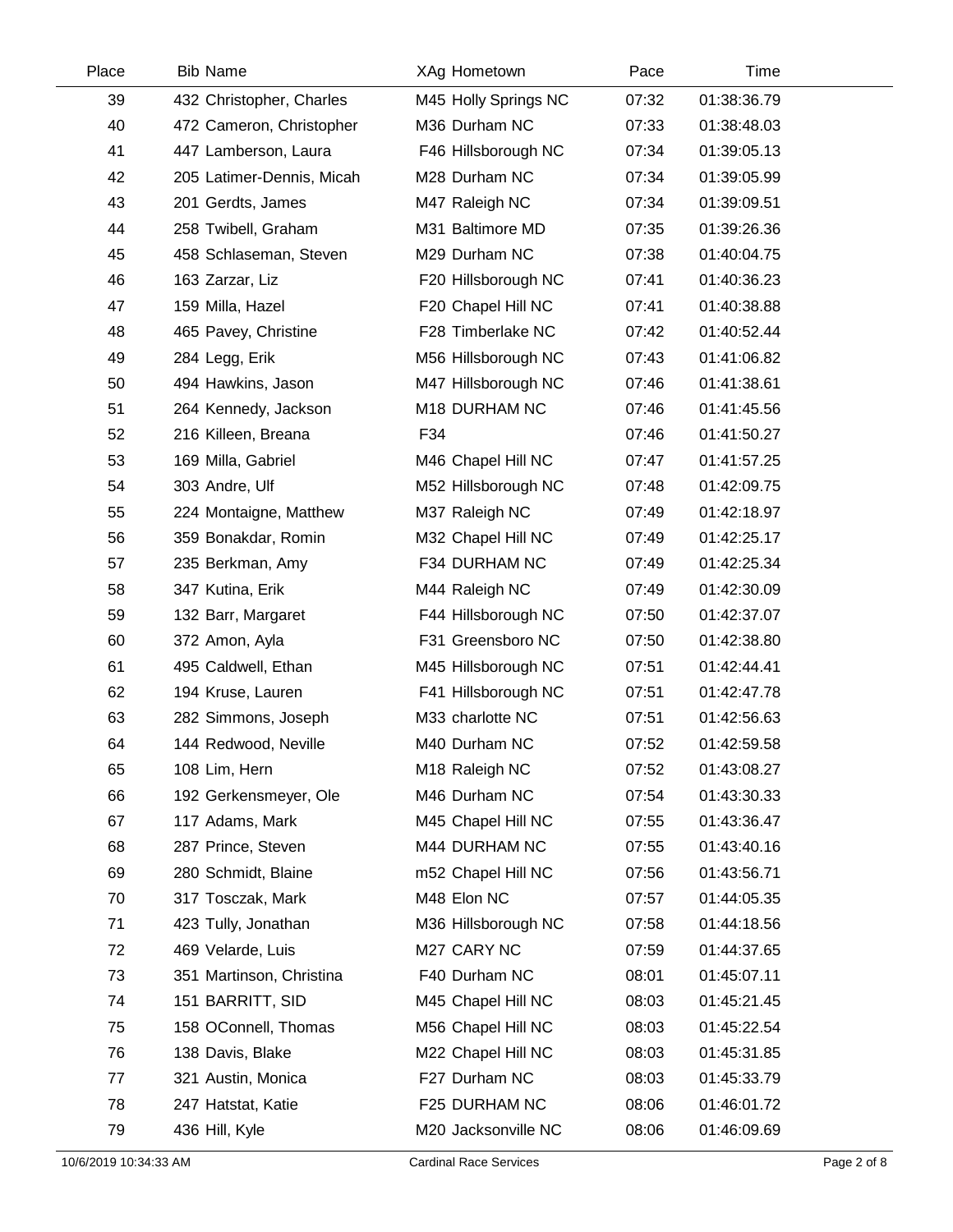| Place | <b>Bib Name</b>       | XAg Hometown        | Pace  | Time        |  |
|-------|-----------------------|---------------------|-------|-------------|--|
| 80    | 139 O'Brien, Cara     | F42 Durham NC       | 08:07 | 01:46:22.69 |  |
| 81    | 312 Whitman, Lori     | F39 Hillsborough NC | 08:08 | 01:46:30.38 |  |
| 82    | 434 Crichton, Andrew  | M34 Durham NC       | 08:08 | 01:46:35.41 |  |
| 83    | 239 Livingston, Eric  | M37 Chapel Hill NC  | 08:12 | 01:47:28.34 |  |
| 84    | 336 Davis, Tessa      | F20 Cullowhee NC    | 08:14 | 01:47:49.11 |  |
| 85    | 333 Lane, Whitney     | F31 Durham NC       | 08:15 | 01:48:02.47 |  |
| 86    | 210 husen, jeffrey    | m55 Hillsborough NC | 08:17 | 01:48:34.33 |  |
| 87    | 160 Blazing, Robin    | F24 Durham NC       | 08:18 | 01:48:41.85 |  |
| 88    | 207 Rounds, Amy       | F28 Oak Ridge NC    | 08:19 | 01:48:52.18 |  |
| 89    | 306 Jensen, Melissa   | F33 Chapel Hill NC  | 08:21 | 01:49:24.11 |  |
| 90    | 228 Galle, Ruth       | F28 Raleigh NC      | 08:23 | 01:49:45.63 |  |
| 91    | 391 Stern, Richard    | M52 Carrboro NC     | 08:24 | 01:49:59.15 |  |
| 92    | 477 Mays, Noah        | M42 Mebane NC       | 08:25 | 01:50:09.17 |  |
| 93    | 431 Wright, Gena      | F50 Knightdale NC   | 08:25 | 01:50:12.05 |  |
| 94    | 190 Fruik, Angela     | F29 Durham NC       | 08:25 | 01:50:13.75 |  |
| 95    | 161 walters, kevin    | m40 Hillsborough NC | 08:26 | 01:50:27.78 |  |
| 96    | 103 Wild, Dan         | M42 Chapel Hill NC  | 08:27 | 01:50:48.23 |  |
| 97    | 105 Boykin, Dominique | M39 Durham NC       | 08:28 | 01:50:58.60 |  |
| 98    | 150 Mack, Kervin      | M39 Hillsborough NC | 08:28 | 01:50:58.88 |  |
| 99    | 156 Martinez, Ernesto | M38 CARY NC         | 08:28 | 01:51:00.18 |  |
| 100   | 259 Pappas, Byron     | M36 Davidson NC     | 08:30 | 01:51:16.71 |  |
| 101   | 386 Bynum, R.L.       | M59 Durham NC       | 08:30 | 01:51:19.40 |  |
| 102   | 175 Newton, Chance    | M22 Chapel Hill NC  | 08:31 | 01:51:30.85 |  |
| 103   | 213 DEHAVEN, CRYSTAL  | F37                 | 08:31 | 01:51:30.85 |  |
| 104   | 496 Stone, Joe        | M39 Hillsborough NC | 08:31 | 01:51:34.57 |  |
| 105   | 193 Williams, Alex    | M22 Chapel Hill NC  | 08:31 | 01:51:37.41 |  |
| 106   | 311 Trout, Susan      | F45 Chapel Hill NC  | 08:32 | 01:51:49.07 |  |
| 107   | 468 Jin, Chufan       | M18 CARY NC         | 08:33 | 01:51:54.24 |  |
| 108   | 172 Blackburn, Chris  | M24 Kernersville NC | 08:33 | 01:52:03.57 |  |
| 109   | 491 Hargreaves, Gavin | M37                 | 08:34 | 01:52:08.21 |  |
| 110   | 182 MacIntosh, Erik   | M30 Mebane NC       | 08:34 | 01:52:15.21 |  |
| 111   | 316 Sorum, Micah      | F34 Washington DC   | 08:36 | 01:52:35.58 |  |
| 112   | 412 Burton, Greg      | M31 Durham NC       | 08:37 | 01:52:55.12 |  |
| 113   | 490 Wolk, Adam        | M44 Carrboro NC     | 08:38 | 01:53:07.09 |  |
| 114   | 463 Springer, Joy     | F40 Hillsborough NC | 08:38 | 01:53:11.81 |  |
| 115   | 455 Montefiori, David | M65 Hillsborough NC | 08:39 | 01:53:14.32 |  |
| 116   | 124 Pherson, Amanda   | F40 Elon NC         | 08:39 | 01:53:19.35 |  |
| 117   | 289 McCarthy, Corrine | F44 Chapel Hill NC  | 08:39 | 01:53:23.44 |  |
| 118   | 448 Ali, Nabil        | M40 Hillsborough NC | 08:40 | 01:53:28.38 |  |
| 119   | 298 Willis, Jim       | M47 Chapel Hill NC  | 08:40 | 01:53:32.01 |  |
| 120   | 114 Gong, Michael     | M22 Raleigh NC      | 08:41 | 01:53:43.59 |  |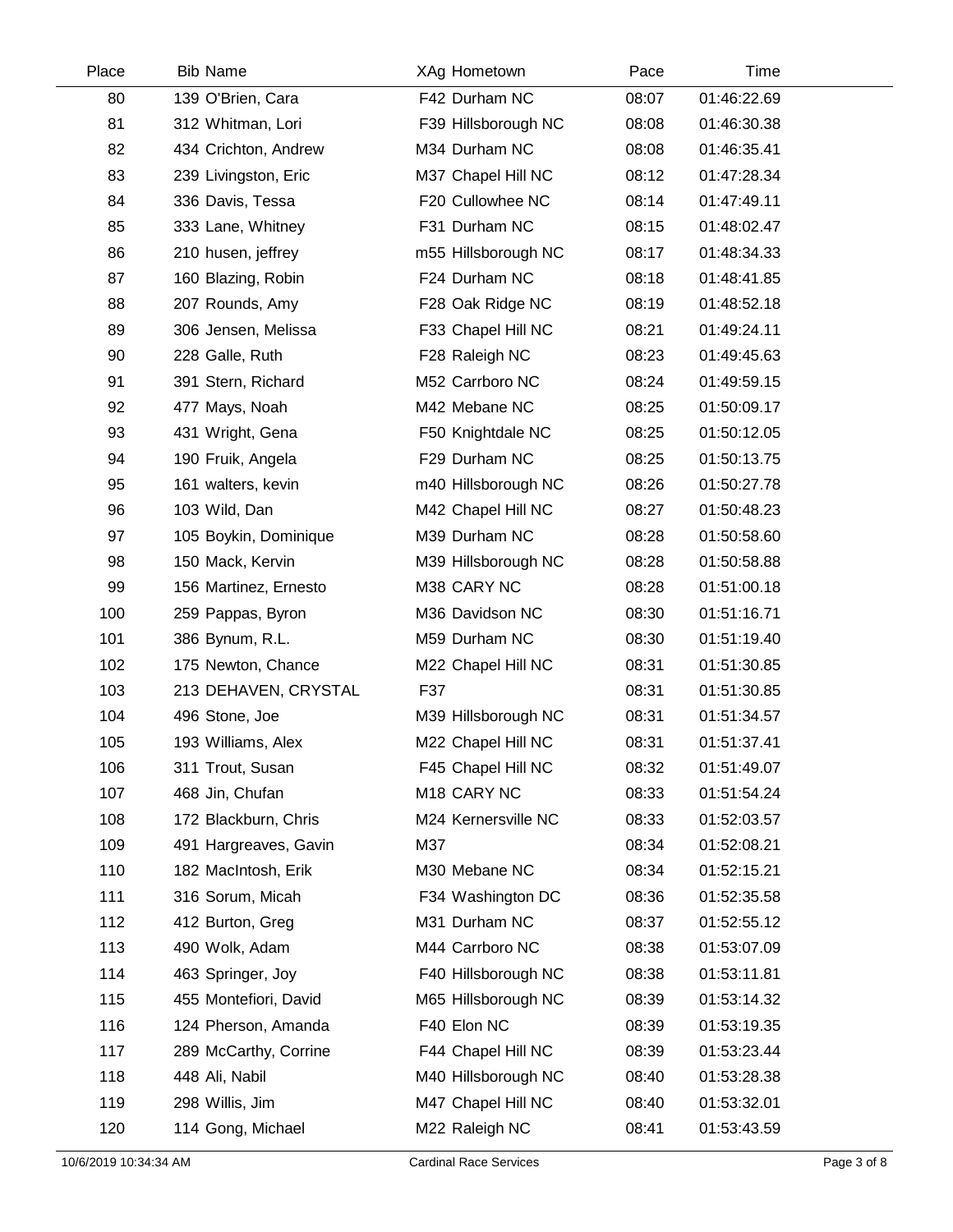| Place | <b>Bib Name</b>             | XAg Hometown         | Pace  | Time        |  |
|-------|-----------------------------|----------------------|-------|-------------|--|
| 121   | 384 Belin, Josh             | M28 Durham NC        | 08:41 | 01:53:47.32 |  |
| 122   | 429 Dover, Noah             | M20 Hurdle Mills NC  | 08:41 | 01:53:49.96 |  |
| 123   | 489 Younts, JoAnna          | F52 Chapel Hill NC   | 08:42 | 01:53:53.97 |  |
| 124   | 286 Carroll, Hannah         | F25 Richmond VA      | 08:42 | 01:53:57.27 |  |
| 125   | 173 Nave, Brittany          | F34 Durham NC        | 08:43 | 01:54:10.28 |  |
| 126   | 145 Agostine, Zachary       | M27 Carrboro NC      | 08:44 | 01:54:17.91 |  |
| 127   | 226 Weeks, Cyndy            | F55 Carrboro NC      | 08:44 | 01:54:18.31 |  |
| 128   | 127 Bigelow, Christy        | F36 Raleigh NC       | 08:44 | 01:54:21.63 |  |
| 129   | 457 Hicks, Travis           | M46 Greensboro NC    | 08:44 | 01:54:28.46 |  |
| 130   | 473 Clark, Kevin            | M45 Chapel Hill NC   | 08:45 | 01:54:32.54 |  |
| 131   | 375 Bowen, Mimi             | F25 Durham NC        | 08:46 | 01:54:47.85 |  |
| 132   | 444 Shepherd-banigan, Megan | F40 Hillsborough NC  | 08:48 | 01:55:10.59 |  |
| 133   | 318 Raptopoulos, Sophia     | F38 Durham NC        | 08:49 | 01:55:26.73 |  |
| 134   | 249 Cheshire, Adam          | M36 Hillsborough NC  | 08:49 | 01:55:26.80 |  |
| 135   | 246 Wilson, Ashley          | F30 Durham NC        | 08:49 | 01:55:34.10 |  |
| 136   | 241 Reed, William           | M28 Durham NC        | 08:53 | 01:56:27.73 |  |
| 137   | 233 Verwoerdt, William      | M22 Winston-Salem NC | 08:54 | 01:56:29.45 |  |
| 138   | 272 Bundschuh, Robert       | M51 Hillsborough NC  | 08:54 | 01:56:41.51 |  |
| 139   | 380 Jennings, Peggy         | F43 Chapel Hill NC   | 08:55 | 01:56:49.00 |  |
| 140   | 358 Swerlick, Maggie        | F29 Durham NC        | 08:56 | 01:56:57.50 |  |
| 141   | 398 Matthews, Gage          | M32 Durham NC        | 08:56 | 01:56:59.38 |  |
| 142   | 109 Wright, Ben             | M29 Chapel Hill NC   | 08:57 | 01:57:15.95 |  |
| 143   | 225 Kenworthy, Cole         | M34 Hillsborough NC  | 08:57 | 01:57:16.80 |  |
| 144   | 181 Cannon, Courtney        | F28 Chapel Hill NC   | 08:58 | 01:57:24.72 |  |
| 145   | 313 Dhalla, Elisabeth       | F35 Chapel Hill NC   | 08:59 | 01:57:42.92 |  |
| 146   | 329 Coats, Sarah Austen     | F22 Winston-Salem NC | 09:00 | 01:57:50.79 |  |
| 147   | 220 Tillis, Rosie           | F27 Durham NC        | 09:00 | 01:57:52.16 |  |
| 148   | 476 Larson, Scott           | M51 Hurdle Mills NC  | 09:01 | 01:58:01.24 |  |
| 149   | 302 Roberts, Darrell        | M42 Hillsborough NC  | 09:01 | 01:58:04.81 |  |
| 150   | 183 Ramsey, Ross            | M30 Carrboro NC      | 09:02 | 01:58:18.68 |  |
| 151   | 337 Key, Erin               | F35 Winston-Salem NC | 09:02 | 01:58:25.96 |  |
| 152   | 319 Summer, Heather         | F43 Raleigh NC       | 09:02 | 01:58:26.11 |  |
| 153   | 128 Bantukul, Ann           | F20 Cary NC          | 09:03 | 01:58:37.32 |  |
| 154   | 196 Robbins, Rosie          | F22 Chapel Hill NC   | 09:05 | 01:58:53.05 |  |
| 155   | 475 Fitzgerald, Christian   | M20 ROLESVILLE NC    | 09:05 | 01:58:57.82 |  |
| 156   | 265 Cooke, Sandra           | F40 Haw River NC     | 09:06 | 01:59:09.34 |  |
| 157   | 270 Lowe, Charles           | M60 Fayetteville NC  | 09:07 | 01:59:27.96 |  |
| 158   | 493 Matthews, Amanda        | F29 Hillsborough NC  | 09:07 | 01:59:29.41 |  |
| 159   | 273 Kelmel, Mike            | M57 Raleigh NC       | 09:07 | 01:59:31.65 |  |
| 160   | 112 chase, william          | M65 Pittsboro NC     | 09:10 | 02:00:05.67 |  |
| 161   | 453 Serenius, Anna          | F21 Waynesville NC   | 09:10 | 02:00:09.33 |  |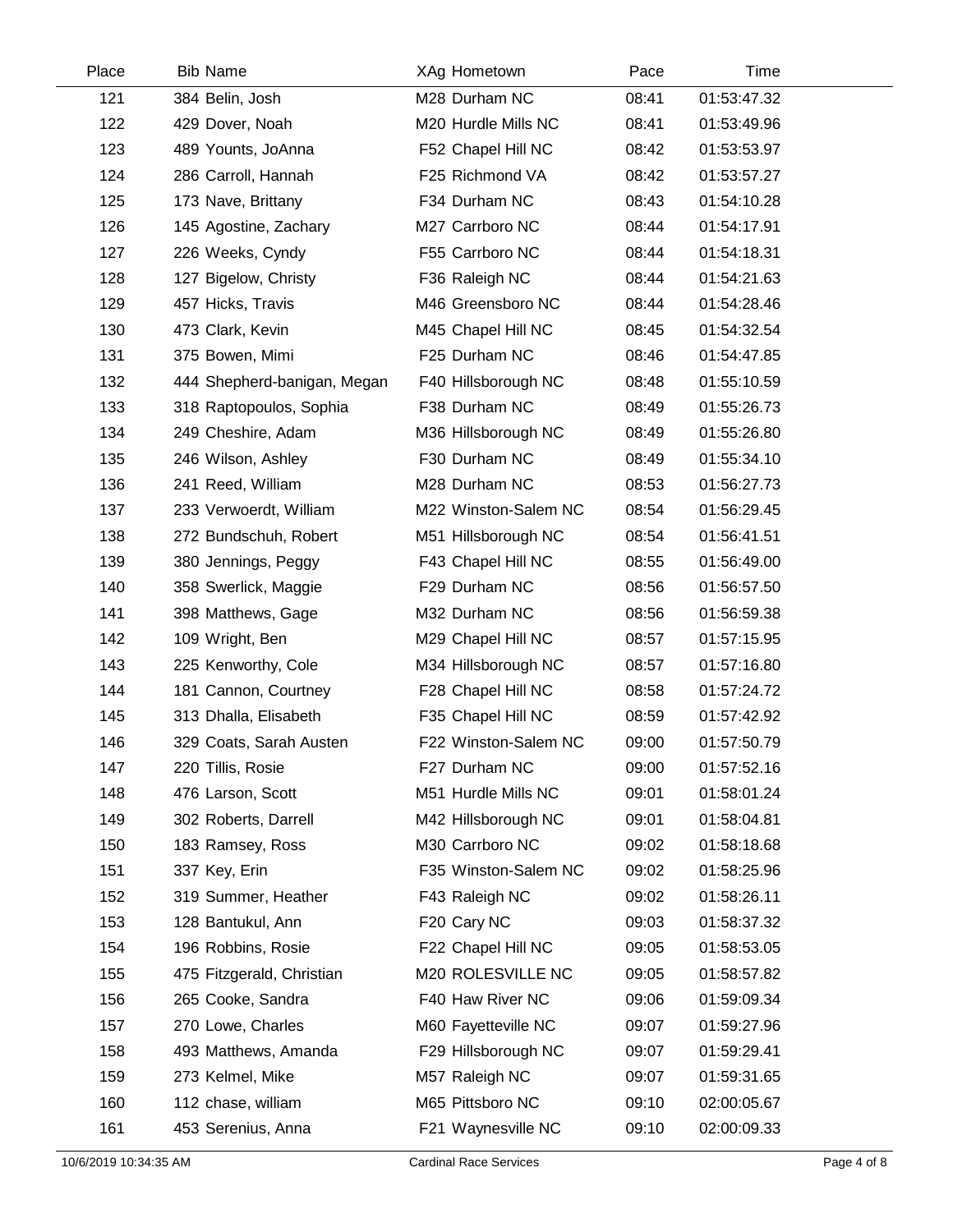| Place | <b>Bib Name</b>            | XAg Hometown           | Pace  | Time        |  |
|-------|----------------------------|------------------------|-------|-------------|--|
| 162   | 353 Stumpf, Robert         | M49 Morrisville NC     | 09:14 | 02:00:54.05 |  |
| 163   | 149 Williams, Ruthie       | F51 Garner NC          | 09:14 | 02:00:55.65 |  |
| 164   | 262 Coyle, Savita          | F15 Hillsborough NC    | 09:14 | 02:00:55.95 |  |
| 165   | 381 Trembath, Dimitri      | M50 Chapel Hill NC     | 09:14 | 02:00:57.14 |  |
| 166   | 242 Kortebein, Sarah       | F30 DURHAM NC          | 09:14 | 02:00:58.31 |  |
| 167   | 142 anderson, kevin        | M50 Clayton NC         | 09:16 | 02:01:17.84 |  |
| 168   | 470 Swigart, Rachel        | F23 Centerville OH     | 09:18 | 02:01:55.12 |  |
| 169   | 459 Berrien, Kate          | F50 Hillsborough NC    | 09:18 | 02:01:55.75 |  |
| 170   | 428 Johnson, Kip           | M53 Bahama NC          | 09:22 | 02:02:46.23 |  |
| 171   | 438 edwards, ken           | M66 Pittsboro NC       | 09:23 | 02:02:56.68 |  |
| 172   | 497 Moore, Daryl           | M49 Raleigh NC         | 09:23 | 02:03:01.50 |  |
| 173   | 433 Vann, Lisa             | F38 Apex NC            | 09:24 | 02:03:02.90 |  |
| 174   | 106 Angeli, Kenneth        | M49 WAKE FOREST N      | 09:24 | 02:03:14.01 |  |
| 175   | 340 Cacho, Jhonnatan       | M33 Winston-Salem NC   | 09:27 | 02:03:41.19 |  |
| 176   | 339 Rosas, Kathia Milena   | F33 Winston-Salem NC   | 09:27 | 02:03:41.27 |  |
| 177   | 231 Quinn, Danielle        | F42 Cary NC            | 09:27 | 02:03:47.18 |  |
| 178   | 232 Boyer, Matt            | M42 Cary NC            | 09:27 | 02:03:47.31 |  |
| 179   | 152 Thompson, Matthew      | M49 Durham NC          | 09:27 | 02:03:47.77 |  |
| 180   | 343 Hammett, Walt          | M52 Hillsborough NC    | 09:28 | 02:04:00.92 |  |
| 181   | 168 Milla, Cecilia         | F45 Chapel Hill NC     | 09:29 | 02:04:19.45 |  |
| 182   | 483 Mullis, Randy          | M59 Carrboro NC        | 09:31 | 02:04:44.93 |  |
| 183   | 211 Zarzar, Nate           | M28 Hillsborough NC    | 09:32 | 02:04:54.06 |  |
| 184   | 254 Brock, David           | M49 Signal Mountain TN | 09:33 | 02:05:05.18 |  |
| 185   | 414 Lagler, Taylor         | F25 Carrboro NC        | 09:33 | 02:05:12.74 |  |
| 186   | 484 Bainter, Shelley       | F46 Selma NC           | 09:34 | 02:05:13.81 |  |
| 187   | 195 Sikes, Kristin         | F45 Hillsborough NC    | 09:34 | 02:05:24.70 |  |
| 188   | 392 Frede, Carrie          | F37 Durham NC          | 09:34 | 02:05:25.19 |  |
| 189   | 415 Marin, Michael         | M30 Haw River NC       | 09:35 | 02:05:29.95 |  |
| 190   | 301 Hinson, Josh           | M47 Chapel Hill NC     | 09:35 | 02:05:34.17 |  |
| 191   | 234 Riutta, Cal            | M24 Carrboro NC        | 09:36 | 02:05:40.08 |  |
| 192   | 390 Gillmor, Susan         | F46 Vienna VA          | 09:37 | 02:06:04.67 |  |
| 193   | 371 Gladyshev, Dmitry      | M30 Apex NC            | 09:40 | 02:06:36.93 |  |
| 194   | 387 Tyll, David            | M45 Hillsborough NC    | 09:41 | 02:06:50.47 |  |
| 195   | 348 Ricker, Julie          | F43 Pittsboro NC       | 09:41 | 02:06:55.13 |  |
| 196   | 245 Papadogeorgou, Georgia | F28 Durham NC          | 09:42 | 02:07:00.11 |  |
| 197   | 335 Swinney, Felicia       | F39 Pittsboro NC       | 09:42 | 02:07:04.32 |  |
| 198   | 208 Powell, Laura          | F21 Greensboro NC      | 09:42 | 02:07:05.98 |  |
| 199   | 206 Lyon, Jerry            | M55 Chapel Hill NC     | 09:43 | 02:07:11.68 |  |
| 200   | 328 Cross, Allyson         | F39 Chapel Hill NC     | 09:43 | 02:07:12.62 |  |
| 201   | 467 Moorman, Leslie        | F43 Raleigh NC         | 09:43 | 02:07:17.06 |  |
| 202   | 300 Pelton, Sophia         | F41 Hillsborough NC    | 09:43 | 02:07:18.98 |  |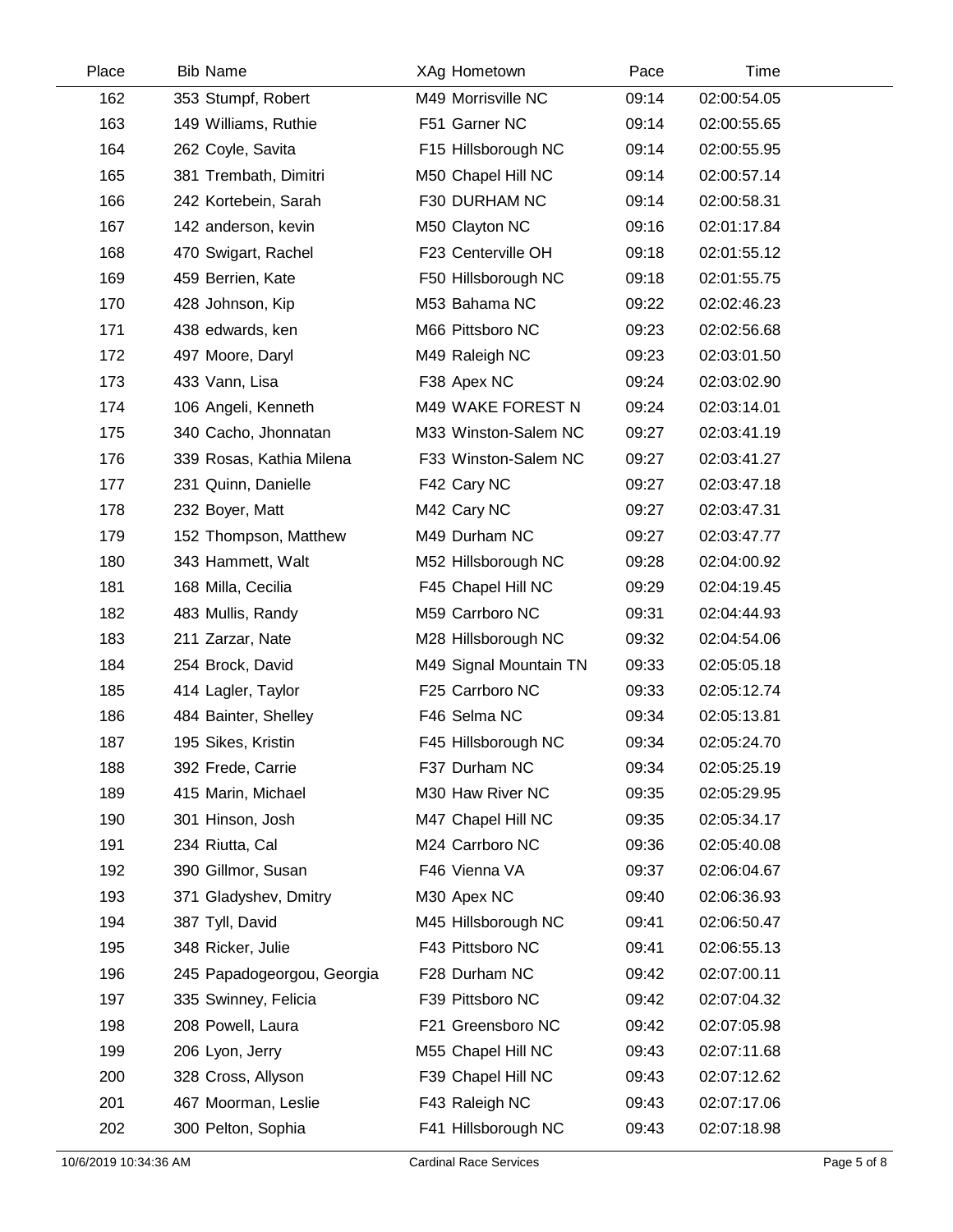| Place | <b>Bib Name</b>            | <b>XAg Hometown</b> | Pace  | Time        |  |
|-------|----------------------------|---------------------|-------|-------------|--|
| 203   | 406 FLYNN, ABIGAIL         | F36 Hillsborough NC | 09:43 | 02:07:23.33 |  |
| 204   | 402 Wegermann, Kara        | F33 Hillsborough NC | 09:44 | 02:07:25.03 |  |
| 205   | 397 Carrillo, Juan         | M53 Glen Allen VA   | 09:46 | 02:07:52.10 |  |
| 206   | 439 Cathey, Katherine      | F41 Hillsborough NC | 09:49 | 02:08:30.53 |  |
| 207   | 157 Paroby, Rachel         | F21 DURHAM NC       | 09:51 | 02:09:06.68 |  |
| 208   | 101 Bier, Elianna          | F26 St. Paul MN     | 09:52 | 02:09:20.21 |  |
| 209   | 315 Thorne, Sharon         | F41 Apex NC         | 09:53 | 02:09:30.58 |  |
| 210   | 422 Hildebrand, John       | M47 Hillsborough NC | 09:55 | 02:09:50.49 |  |
| 211   | 165 Krebs, Ken             | M58 Hillsborough NC | 09:56 | 02:10:05.66 |  |
| 212   | 369 Lawson, Merissa        | F41 Durham NC       | 09:56 | 02:10:13.59 |  |
| 213   | 153 Bolick, Cheryl         | F49 Chapel Hill NC  | 09:57 | 02:10:19.92 |  |
| 214   | 407 Bray, Casey            | F27 GRAHAM NC       | 09:57 | 02:10:20.90 |  |
| 215   | 435 Davis, Jennifer        | F35 Washington NC   | 09:59 | 02:10:44.25 |  |
| 216   | 218 Schumacher, Alan       | M62 Efland NC       | 09:59 | 02:10:49.79 |  |
| 217   | 310 Santos, Nicole         | F33 Cary NC         | 09:59 | 02:10:53.07 |  |
| 218   | 102 Haenel, Greg           | M54 GRAHAM NC       | 10:02 | 02:11:21.72 |  |
| 219   | 404 larson, brian          | M61                 | 10:02 | 02:11:27.32 |  |
| 220   | 200 Johnson, E. LaRee      | F47 Raleigh NC      | 10:02 | 02:11:27.49 |  |
| 221   | 203 Davis, Mike            | M44 Raleigh NC      | 10:02 | 02:11:30.28 |  |
| 222   | 185 Wood, John             | M64 Apex NC         | 10:05 | 02:12:10.17 |  |
| 223   | 174 Butler, David          | M49 Cary NC         | 10:08 | 02:12:47.31 |  |
| 224   | 166 MITCHELL, Patrick      | M55 Hillsborough NC | 10:10 | 02:13:05.55 |  |
| 225   | 352 Henry, April           | F43 DURHAM NC       | 10:10 | 02:13:08.28 |  |
| 226   | 238 Gellinger, Keelie      | F30 Carrboro NC     | 10:12 | 02:13:40.47 |  |
| 227   | 237 Stoeltzing, Daniel     | M32 Carrboro NC     | 10:12 | 02:13:40.69 |  |
| 228   | 474 Cummings, Heather      | F32 Hillsborough NC | 10:15 | 02:14:18.56 |  |
| 229   | 451 Snead, Barry           | M68 Danville VA     | 10:17 | 02:14:42.52 |  |
| 230   | 346 Tennant, Shannon       | F45 GRAHAM NC       | 10:18 | 02:14:52.45 |  |
| 231   | 405 Gillmor, John          | M40 Hillsborough NC | 10:18 | 02:14:58.58 |  |
| 232   | 178 Dickerson, Mandy       | F40 Hillsborough NC | 10:18 | 02:14:59.02 |  |
| 233   | 308 Lorusso, Jon           | M40 Hillsborough NC | 10:22 | 02:15:44.51 |  |
| 234   | 401 Ragette, Oak           | M44 Hillsborough NC | 10:24 | 02:16:11.09 |  |
| 235   | 136 Abramson, Kyle         | M46 CARY NC         | 10:27 | 02:16:47.64 |  |
| 236   | 456 Adams, Kia             | F43 Raleigh NC      | 10:27 | 02:16:47.73 |  |
| 237   | 134 Monroe, Jimmy          | M51 Clayton NC      | 10:27 | 02:16:51.96 |  |
| 238   | 307 Lorusso, Ashley        | F38 Hillsborough NC | 10:27 | 02:16:58.68 |  |
| 239   | 295 Tavernise, Adriana     | F47 Mebane NC       | 10:30 | 02:17:35.27 |  |
| 240   | 248 Dunn, Martha           | F56 Hillsborough NC | 10:30 | 02:17:37.31 |  |
| 241   | 180 Dipert, Karla          | F40 Mebane NC       | 10:35 | 02:18:35.76 |  |
| 242   | 130 Young, Rusty           | M50 Garner NC       | 10:37 | 02:19:03.14 |  |
| 243   | 399 Barthe-Sukhera, Sakina | F19 Wilmington NC   | 10:37 | 02:19:03.87 |  |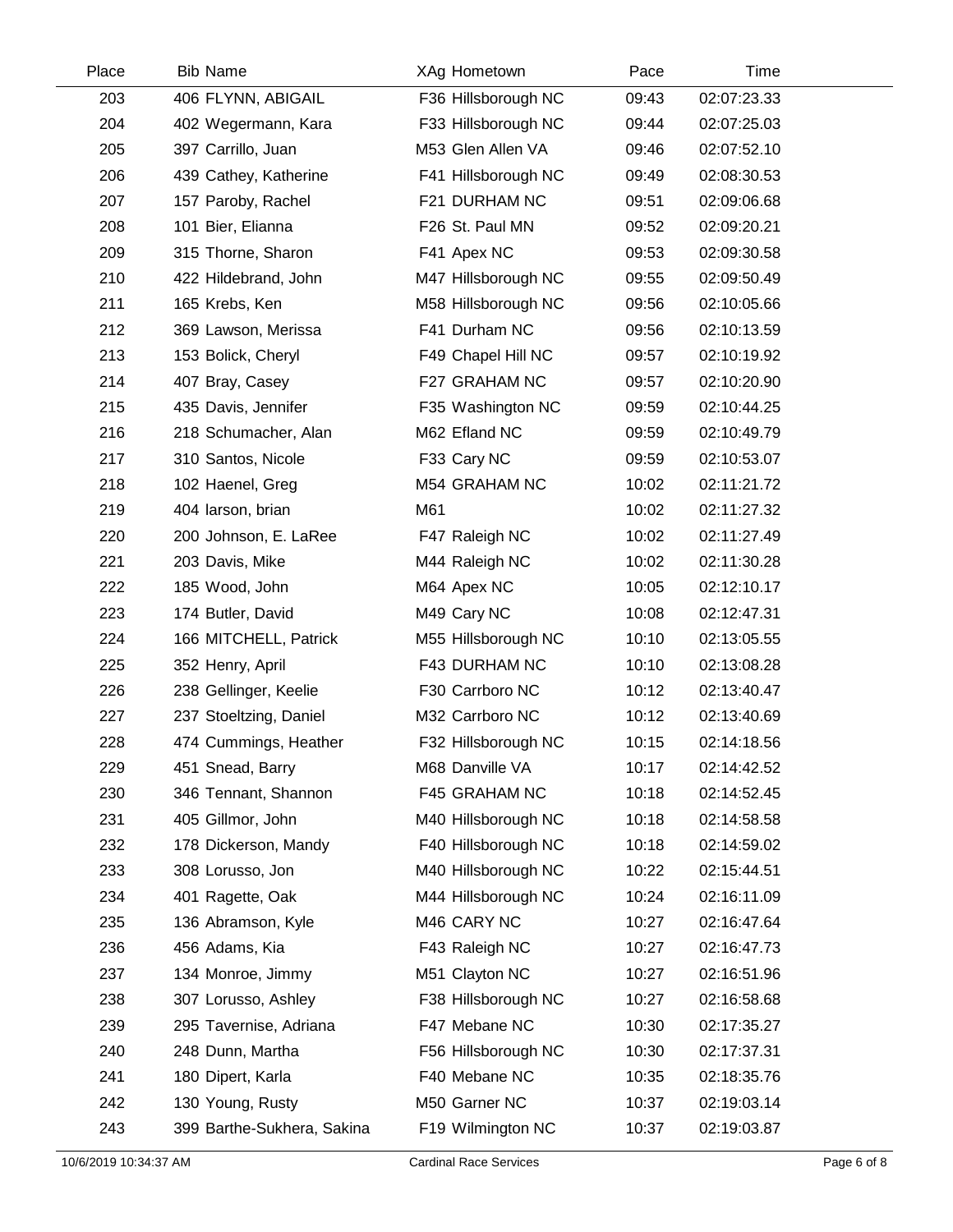| Place | <b>Bib Name</b>              | XAg Hometown         | Pace  | Time        |
|-------|------------------------------|----------------------|-------|-------------|
| 244   | 334 McManigle, Bill          | M32 Durham NC        | 10:41 | 02:19:50.92 |
| 245   | 361 SMITH, SUSAN             | F61 DURHAM NC        | 10:41 | 02:19:58.96 |
| 246   | 148 Major, Cynthia           | F59 Garner NC        | 10:43 | 02:20:29.06 |
| 247   | 111 Ruppenkamp, Jill         | F42 Garner NC        | 10:47 | 02:21:12.90 |
| 248   | 122 Smith, Michael           | M37 Durham NC        | 10:48 | 02:21:27.39 |
| 249   | 413 James, Robert            | M50 Hillsborough NC  | 10:49 | 02:21:37.29 |
| 250   | 305 Stevens, Susanna         | F40 Durham NC        | 10:50 | 02:21:56.82 |
| 251   | 294 Hall, Julie              | F47 South Boston VA  | 10:50 | 02:21:57.18 |
| 252   | 278 Shaw, Stephen            | M33 Cedar Grove NC   | 10:52 | 02:22:21.38 |
| 253   | 408 Chinneck, Jean           | F36 Holly Springs NC | 10:53 | 02:22:29.79 |
| 254   | 222 Hanzak, Rachel           | F31 Cedar Grove NC   | 10:54 | 02:22:42.52 |
| 255   | 256 Escobar Alegria, Jessica | F45 Rockville MD     | 10:54 | 02:22:47.91 |
| 256   | 388 Kelly, Mary              | F61 Shelby NC        | 10:54 | 02:22:53.80 |
| 257   | 299 Nayak, Preeta            | F45 Apex NC          | 10:55 | 02:23:00.36 |
| 258   | 133 Szymkowski, Mary         | F56 DURHAM NC        | 10:57 | 02:23:27.35 |
| 259   | 240 Bumgarner, Kate          | F25 Efland NC        | 10:57 | 02:23:32.37 |
| 260   | 377 Uno, Jennifer            | F42 Hillsborough NC  | 10:58 | 02:23:44.17 |
| 261   | 425 Hunter, Jon              | M57 Durham NC        | 10:59 | 02:23:46.43 |
| 262   | 378 Golinski, Danielle       | F30 Greensboro NC    | 10:59 | 02:23:47.80 |
| 263   | 410 Newton, Phil             | M36 Hillsborough NC  | 10:59 | 02:23:51.93 |
| 264   | 350 Artin, Keith             | M49 Durham NC        | 11:00 | 02:24:08.26 |
| 265   | 464 Matthews, Scott          | M41 Hillsborough NC  | 11:00 | 02:24:10.31 |
| 266   | 479 Sanders, Beth            | F53 Matthews NC      | 11:02 | 02:24:29.87 |
| 267   | 309 Brodie, Kelvin           | M62 Durham NC        | 11:10 | 02:26:20.11 |
| 268   | 454 Johnson, Portia          | F35 Raleigh NC       | 11:11 | 02:26:23.66 |
| 269   | 344 Bush, Beth               | F53 Hillsborough NC  | 11:11 | 02:26:25.34 |
| 270   | 167 Hensel, Erin             | F39 Durham NC        | 11:14 | 02:27:13.52 |
| 271   | 277 Murray, Meredith         | F38 Durham NC        | 11:17 | 02:27:52.20 |
| 272   | 441 Van Ark, Gwen            | F55 Carrboro NC      | 11:19 | 02:28:19.94 |
| 273   | 137 storrow, lee             | m30 Chapel Hill NC   | 11:20 | 02:28:25.89 |
| 274   | 345 Goodfred, Randy          | M54 Durham NC        | 11:24 | 02:29:14.84 |
| 275   | 487 Eppinge, Arleen          | F57 Hillsborough NC  | 11:29 | 02:30:29.24 |
| 276   | 462 Magana, Raymond          | M40 Raleigh NC       | 11:30 | 02:30:32.62 |
| 277   | 107 Kankelfritz, Tessa       | F55 Hillsborough NC  | 11:30 | 02:30:39.88 |
| 278   | 176 Meyers, Heather          | F46 Morrisville NC   | 11:31 | 02:30:51.11 |
| 279   | 449 Piontak, Joy             | F41 Durham NC        | 11:33 | 02:31:22.75 |
| 280   | 364 Lloyd, Traci             | F47 Mebane NC        | 11:39 | 02:32:35.38 |
| 281   | 492 Wegermann, Zach          | M33 Hillsborough NC  | 11:39 | 02:32:42.64 |
| 282   | 115 Flynn, Timothy           | M60 Chapel Hill NC   | 11:41 | 02:33:02.78 |
| 283   | 367 Bumgarner, June          | F56 Hurdle Mills NC  | 11:44 | 02:33:40.46 |
| 284   | 332 Taylor, Sara             | F43 Winston Salem NC | 11:45 | 02:33:51.85 |